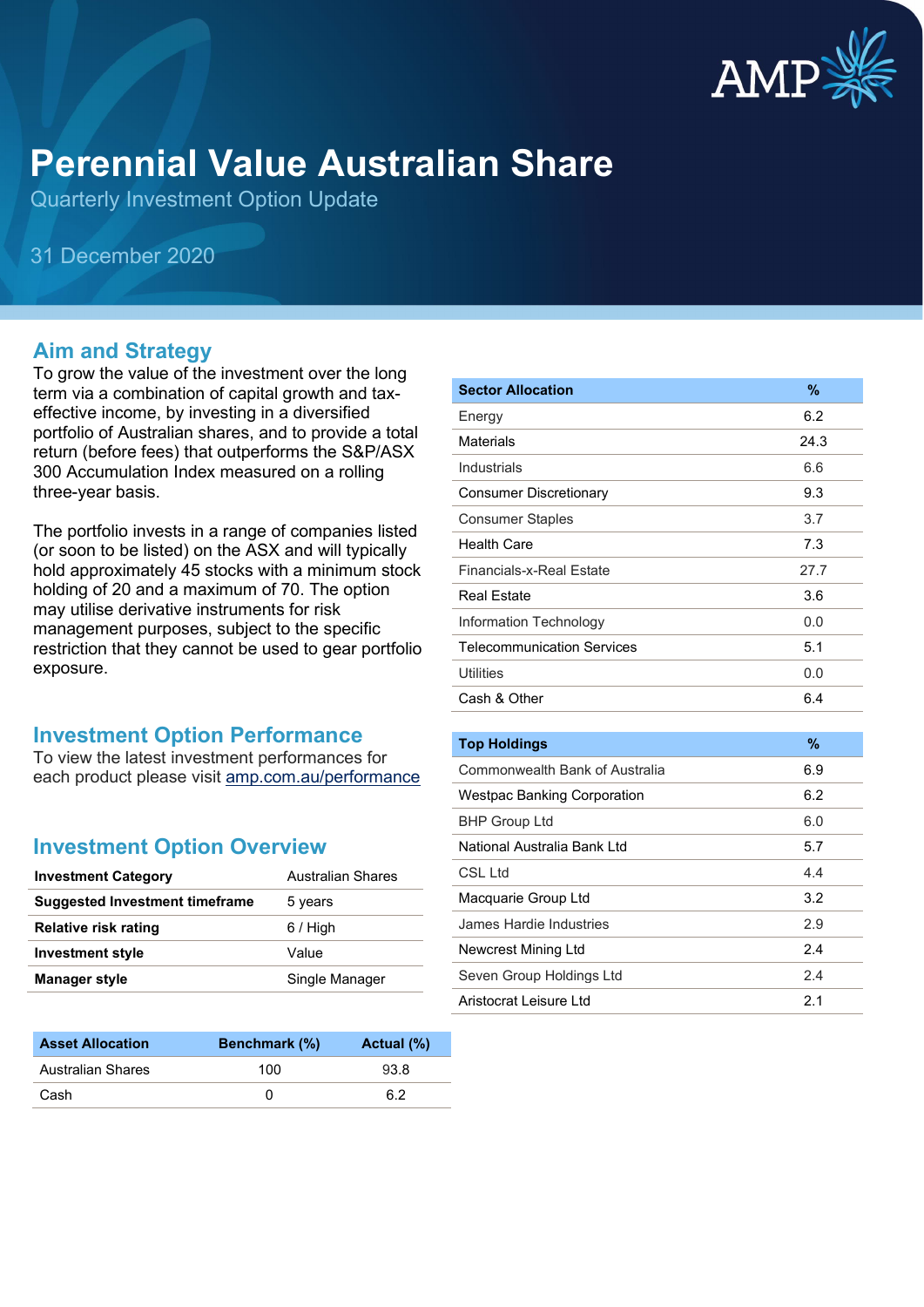#### **Investment Option Commentary**

The Fund delivered a return before fees of 15.3% for the quarter, outperforming the benchmark by +1.5%. Since the market low in March, the fund has delivered a very strong return of +55.0%, outperforming the benchmark by +8.4%. This outperformance during the rally was driven by a combination of a generally more favourable environment for value investing, as improved sentiment saw a rotation towards the more cyclical sectors of the market, as well as some very strong stock-specific performances from a number of their holdings. Periods of indiscriminate selling, such as Perennial saw in March, allow investors to buy high quality stocks at unusually attractive valuations. The Fund took advantage of the selloff to add new holdings at prices well below their historical valuations. Many of these stocks have performed strongly in the subsequent rally. In particular, many of the Trust's mid and small cap holdings performed very well, with strong stock-specific drivers.

Key positive contributors to relative performance over the quarter included Resources exposures, which rallied on strength in commodity prices. Holdings included Fortescue Metals (+43.7%), Iluka Resources (+41.6%), Bluescope Steel (+37.6%), Oz Minerals (+34.8%), Alumina Ltd (+33.5%), South32 (+21.1%) and BHP (+19.2%). On the back of this, the mining services holdings also performed well, with NWR Holdings (+43.8%), Monadelphous (+32.8%) and Seven Group (+30.3%). Financials also contributed positively, led by the major banks (up an average of +27.3%), in which the Fund collectively held an overweight position. The ultimate outcome in terms of bad debts due to COVID impacts is likely to significantly less bad than initially feared. Given the high level of provisioning undertaken, and their strong capital positions, as conditions improve, it is likely that the banks will be able to significantly increase their dividends over the coming years. On a similar theme, Virgin Money UK (+83.0%) rallied very strongly due to a combination of increased optimism around the UK economic outlook as well as moves by the UK banks to increase mortgage pricing to protect margins.

Holdings which detracted from performance over the quarter included gold stocks, St Barbara (-20.8%), Newcrest (-17.5%) and Northern Star Resources (-7.0%), which were sold off as the market moved into a risk-on mode. Other underperformers included Aurizon (-8.2%), Ramsay Healthcare (-5.9%), Carsales (-3.2%) and Event Hospitality (-1.6%).

### **Market Commentary**

Global markets resumed their recovery in the December quarter, with the US election result and positive announcements about vaccines causing markets to look optimistically towards a post-Trump, post-COVID future. These factors saw all major global indices deliver strong positive returns on the prospect of a recovery in economic activity and a return to a more stable global political environment. The Australian market also performed sell, with the ASX300 Accumulation Index returning a strong +13.8%, buoyed by the ending of Victorian lockdowns as well as generally positive economic news and upbeat trading updates from a number of companies. In what has been an extraordinary year, the Australian market has delivered a return of +1.7% over the last 12 months and has recovered to be within -8% of its pre-COVID high.

The improving economic backdrop saw the cyclical sectors of the market deliver the strongest returns over the quarter. Resources were strong, with rising commodity prices on the back of strong Chinese demand and constrained supply. Financials also outperformed, led by the major banks, which delivered their full-year profit results during the quarter. Pleasingly, the results showed that the vast majority of deferred loans have resumed repayments, suggesting that underlying economy is proving resilient.

#### **Outlook**

The start of 2021 may well mark a significant turning point for the global economy and markets, with the prospects of a near-term roll-out of an effective COVID vaccine underpinning the reopening of economies and a return to growth. Importantly also, the change of leadership in the US should usher in a period of stability in terms of domestic and international policy and, hopefully, a generally more harmonious backdrop. The Biden win means there is likely to be increased fiscal stimulus, which should be positive for economic growth, corporate earnings and markets overall. The outlook for the Australian economy is also positive, with key indicators suggesting a high level of underlying resilience.

As always, their focus will continue to be on investing in quality companies with proven business models and strong balance sheets, which are offering attractive valuations and have the ability to deliver high levels of franked dividend income to investors.